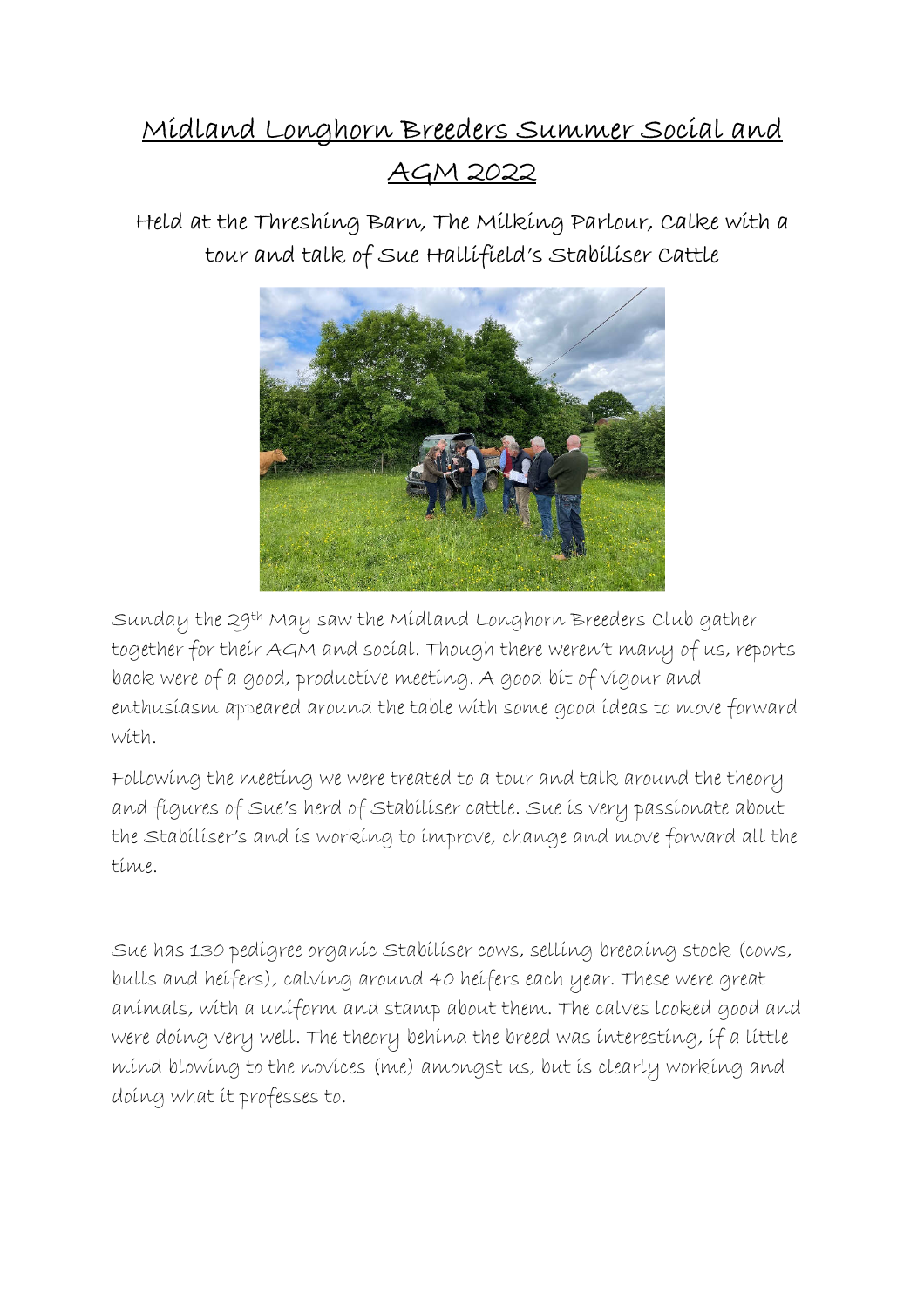

The yearling heifers were a picture and very well grown.



The land Sue runs is 700 acres organic from the National Trust, which is also under stewardship. It's mainly wood pasture and species rich grass.

Alongside the Stabilisers Sue also runs 24 pedigree organic Longhorn cows, who's offspring are put through their own farm butchery. 450 organic New Zealand Texel ewes.